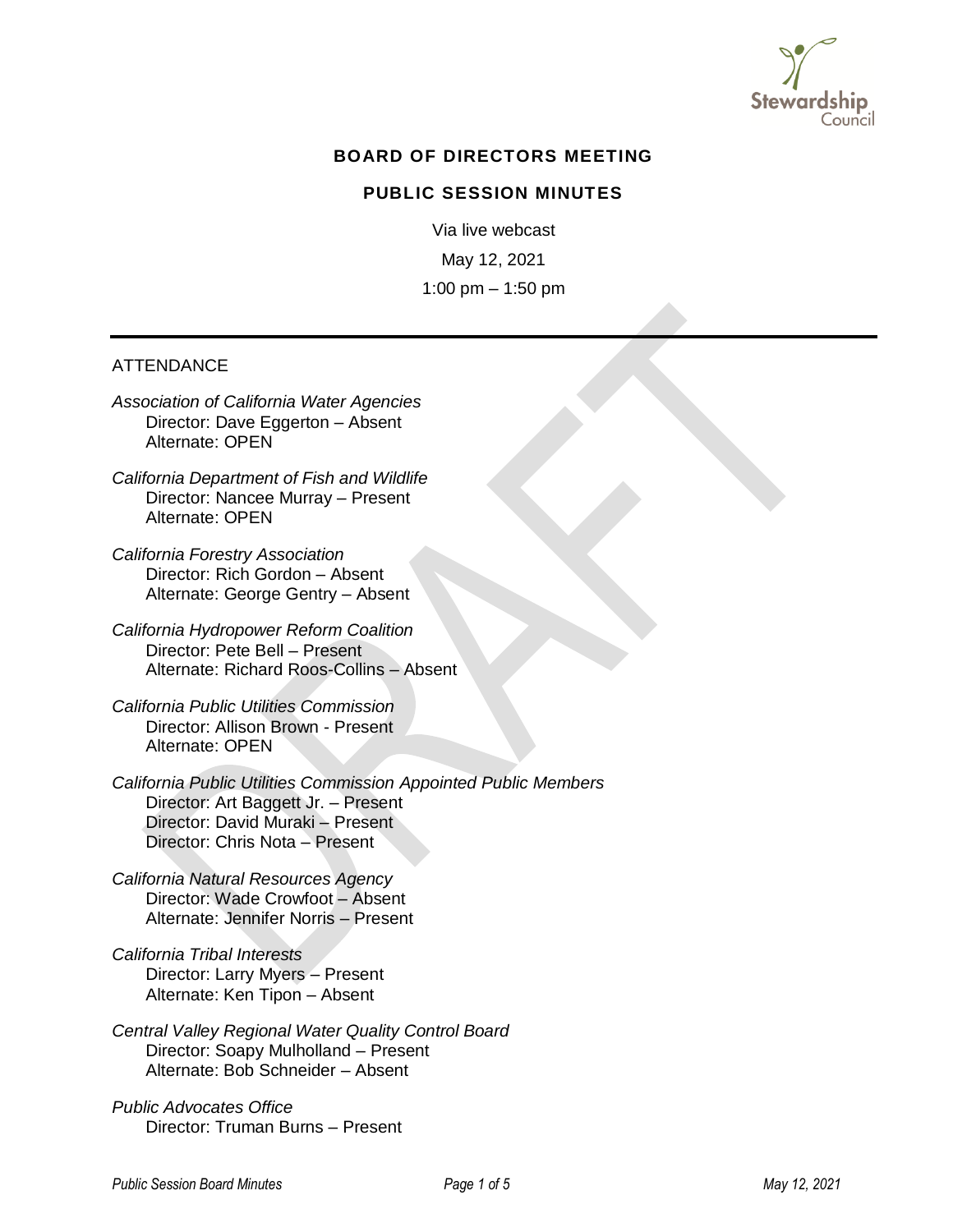

Alternate: Julie Halligan - Absent

*Pacific Gas & [Electric Company](http://stewardshipcouncil.org/about_us/board_roster.htm)* Director: Mike Schonherr – Present Alternate: Rebecca Doidge - Present

*Rural County Representatives of California* Director: Lee Adams – Absent Alternate: Miles Menetrey – Absent

*State Water Resources Control Board* Director: DeeDee D'Adamo – Absent Alternate: Jeffrey Parks – Present

*Trust for Public Land* Director: Dave Sutton – Absent Alternate: John McCamman - Present

*U.S. Forest Service* Non-Voting Liaison: Jerry Bird - Absent

# **STEWARDSHIP COUNCIL STAFF**

Executive Director Heidi Krolick Director Programs and Administration Erin Healy Deputy Director of Land Conservation Steve Schweigerdt Land Conservation Project Manager Megan Tolbert Office Administrator Robyn White Finance and Compliance Administrator Debbie Daugherty

### **OTHERS**

Nils Lunder, North Region Manager, Feather River Land Trust Kevin Price, Sierra Institute Troy Kelly, PG&E Staff Representative Jaimes Swenson, PG&E Staff Representative Cheryl Davis, PG&E Staff Representative Dean Henricks, Public Member

## **SUMMARY OF ACTIONS AND RESOLUTIONS TAKEN BY THE BOARD AT THIS MEETING**

- Adoption of the minutes of the March 3, 2021 Board of Directors meeting. **(Consent agenda item)**
- Delegation of authority to the Fiduciary Committee to approve organizational document retention policy. **(Consent agenda item)**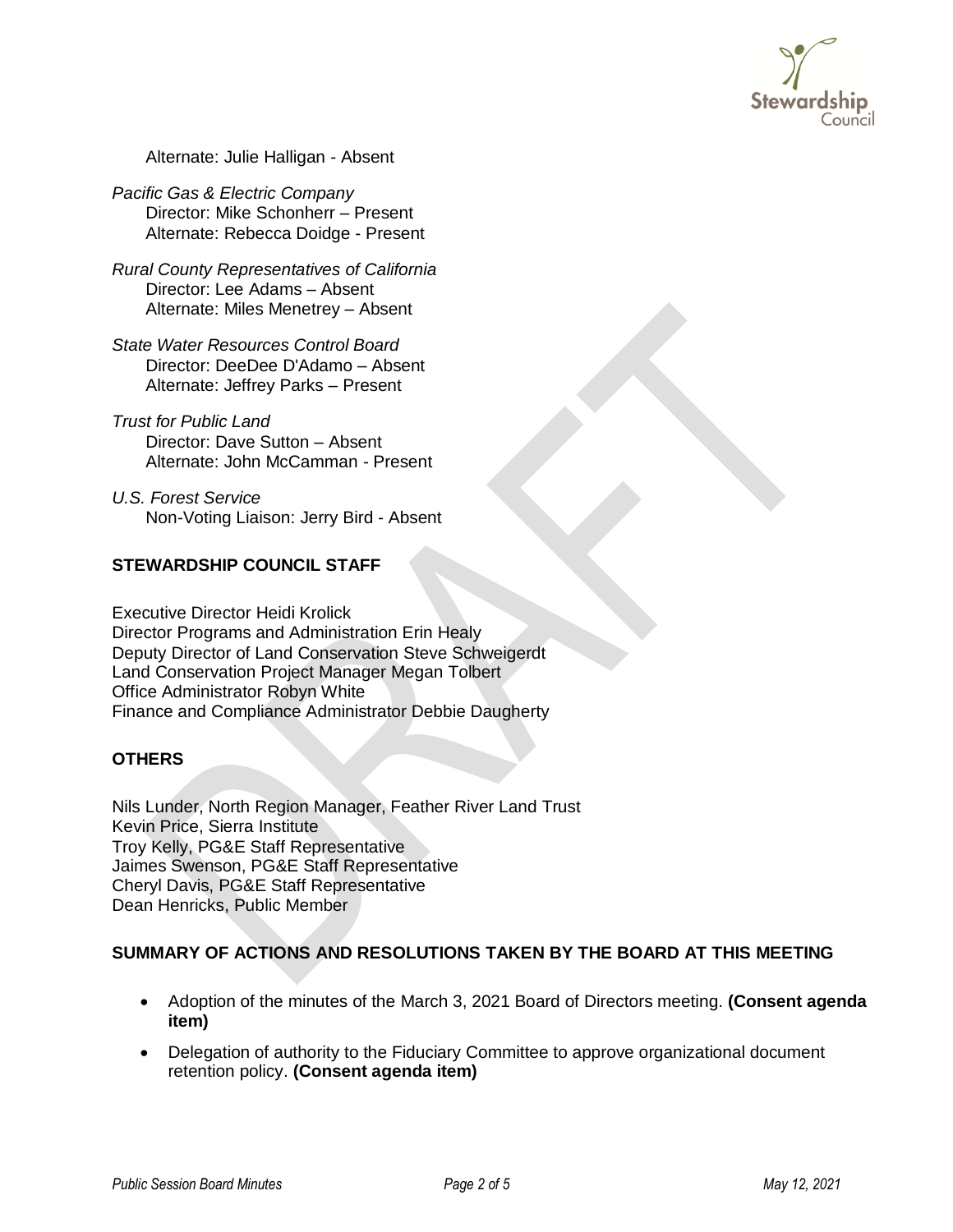

### **ATTENDANCE AND QUORUM**

Stewardship Council Board President and Chair Art Baggett called the roll, declared a quorum, and called the meeting to order.

### **CONFLICT OF INTEREST DISCLOSURES**

Mr. Baggett asked if any Board members had a conflict of interest with regard to any of the proposed actions. There were none.

### **PUBLIC COMMENTS**

There were none.

### **CONSENT CALENDAR**

The Board approved the consent calendar items as noted above in the summary of actions and resolutions taken at Board meeting.

## **FIDUCIARY COMMITTEE**

Fiduciary Committee Chair Truman Burns introduced the duties of the committee. He then turned the meeting over to Director of Programs and Administration Erin Healy to provide the financial update.

Ms. Healy noted that the February financials were included in the meeting packet, stating that as of February 28, 2021, actual expenditures were approximately \$800,000 below budget, primarily due to a delay in land transaction escrow closings not matching projected program spending for the first part of the year.

Ms. Healy noted almost \$23M in investments and informed the Board that the interest earned so far in 2021 was much lower compared to last year and told the Board to anticipate much lower interest earnings for the rest of this year compared to last.

## **AUDIT COMMITTEE**

Ms. Healy noted that she was pleased to report the Stewardship Council had received a clean audit for 2020. She stated the auditor recommended the Stewardship Council's risk management process be shared with the Fiduciary committee and full Board. The internal controls narrative is intended to help identify risks within the organization that could result in fraud or material misstatement of financial statements and identify where strong internal controls help to mitigate the risks. She noted this would be important as the Stewardship Council begins to wind down operations to ensure proper internal controls are maintained with the loss of staff.

Executive Director Heidi Krolick acknowledged John McCamman's suggestion to carefully consider the final audit at dissolution and some of the special considerations that could go in it and thanked him for joining the Committee. She acknowledged and thanked staff, and David Rosen and fellow